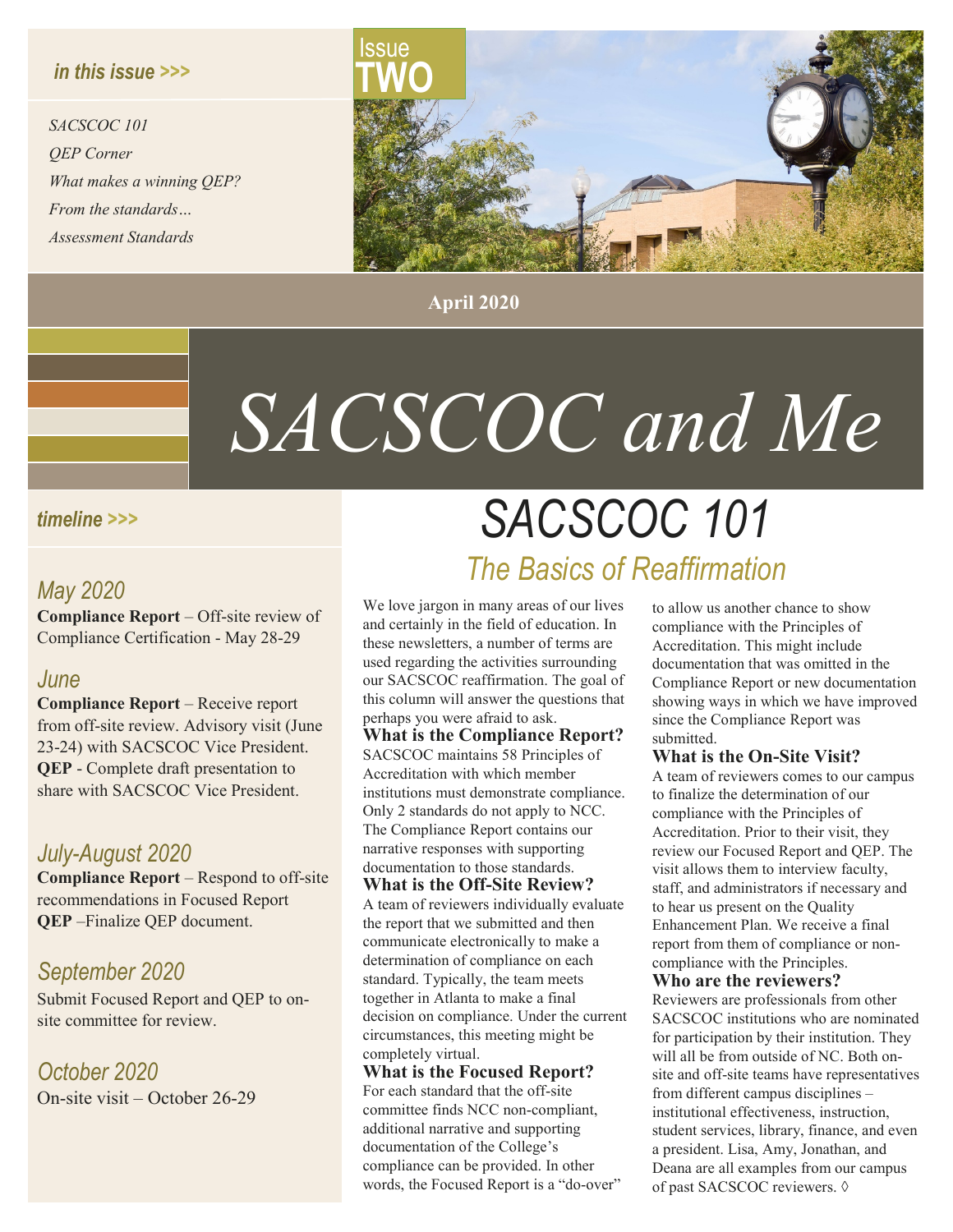## *QEP Corner >>> And the winner is...*

In February, the QEP Marketing Team launched a logo contest for our Success Network. Students, graduates, and team Nash members were encouraged to participate. Advertising and Graphic Design student Joshua Edwards submitted the winning entry and will receive \$150. The Marketing Team was pleased with the winning entry for its simplicity and appeal. According to Edwards, "coaching is often a way of empowering people, which is why I chose to incorporate a power symbol as a representation of that element. I also found that a bold, powerful font worked best for the main body of the logo to further the idea of success, the primary goal of the program."

# HH XXX ETWORK



*"It was a lot of fun designing it, and it is a real honor to have been chosen. I am grateful for the opportunity to have done so."* Joshua Edwards, NCC student logo contest winner

## *Expectations >>> What makes a winning QEP?*

*The true test of a winning Quality Enhancement Plan (QEP) is the positive impact it has on our students. It answers those two important questions (Is it good for the institution? Is it good for our students?) with a resounding YES!*

The primary charge of the visiting SACSCOC on-site team is to evaluate our QEP. What are they looking for? Are they inspectors deploying a magnifying glass to discover flaws? Will random team members or students be stopped and given a QEP pop quiz? The magic QEP 8-ball says, "very doubtful." In my experience, the visiting team wants the College's QEP to be a resounding success. To that end, they are asked to consider five ingredients SACSCOC has identified that makes a winning combination.

#### **1st Ingredient – Topic**

A winning QEP comes from a topic selected from an on-going and comprehensive planning process. In 2017 (yes that long ago we started this deliberate and methodical process), the QEP Topic discovery team analyzed strategic planning and program review documents, institutional reports, external research survey results and conducted surveys and focus groups with NCC students and team

members to identify a need to improve student learning or success.

**2nd Ingredient – Broad-based Support** The next winning ingredient is involvement and support from multiple perspectives. This is not a top-down directive, but a grassroots effort of Team Nash. Two NCC teams (topic discovery & development) with student representation have been leading the process. Focus groups and subsequent listening tours involved all of Team Nash and students. All Team Nash were invited to contribute research to the proposal by conducting model and literature reviews.

#### **3rd Ingredient –Student Outcomes**

Here the plan identifies meaningful outcomes to impact student learning and/or success. This is where the details of the plan to achieve those outcomes are developed. The vision of the Success Network is to connect students with services and resources to support their success through the guidance and

mentorship of a Success Coach from application to graduation. Success outcomes are based on connection, persistence, progression, and completion. **4th Ingredient – Commitment**  We can all dream, but here NCC must demonstrate it can make the QEP a reality. Resources must be committed in terms of budget, personnel, structure, technology, and facilities to deliver on outcomes. At present, the QEP Development team has presented its recommendations for these necessary resources.

#### **5th Ingredient - Assessment**

Commitment of resources and assessment, our final winning ingredient, is where most on-site teams invest significant deliberation. A solid assessment plan tells us ultimately if our QEP made an impact. As it is ongoing, assessment allows NCC to adjust the QEP to keep making progress. At present, the QEP Development team will identify a cohort of students to track and compare against baseline data and target outcomes.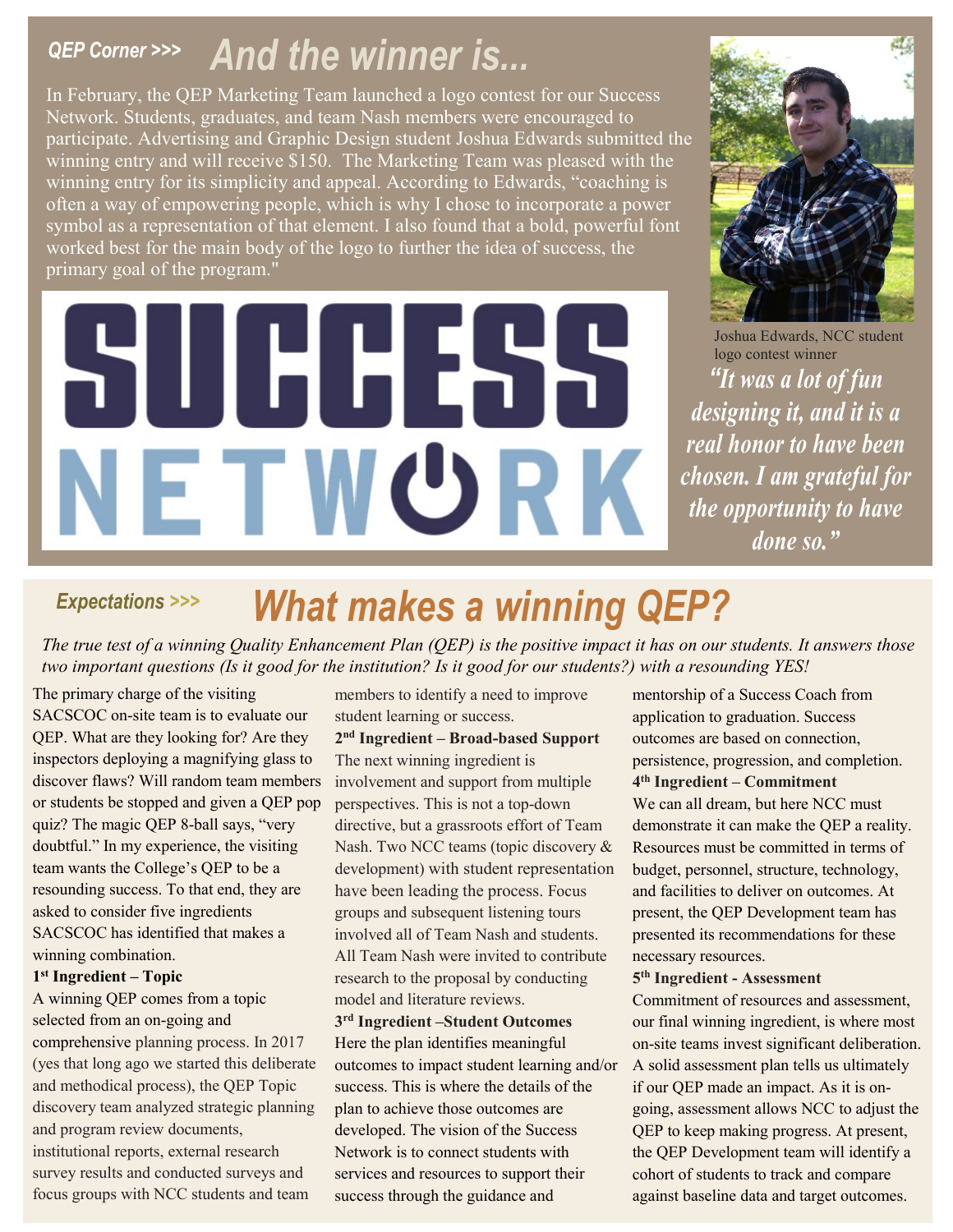#### *Section 7: Institutional Planning and Effectiveness*

*"Effective institutions demonstrate a commitment to principles of continuous improvement, based on a systematic and documented process of assessing institutional performance with respect to mission in all aspects of the institution."*

7.1 – The institution engages in ongoing, comprehensive, and integrated research-based planning and evaluation processes that (a) focus on institutional quality and effectiveness and (b) incorporate a systematic review of institutional goals and outcomes consistent with its mission.

7.2 – The institution has a QEP that (a) has a topic identified through its ongoing, comprehensive planning and evaluation processes; (b) has broad-based support of institutional constituencies; (c) focuses on improving specific student learning outcomes and/or student success; (d) commits resources to initiate, implement, and complete the QEP; and (e) includes a plan to assess achievement.

7.3 – The institution identifies expected outcomes of its administrative support services and demonstrates the extent to which the outcomes are achieved.

#### *Section 8: Student Achievement*

*"Effective institutions focus on the design and improvement of educational experiences to enhance student learning and support student learning outcomes for its educational programs. To meet the goals of educational programs, an institution provides appropriate academic and student services to support student success."*

8.1 – The institution identifies, evaluates, and publishes goals and outcomes for student achievement appropriate to the institution's mission, the nature of the students it serves, and the kinds of programs offered. The institution uses multiple measures to document student success.

8.2 – The institution identifies expected outcomes, assesses the extent to which it achieves these outcomes, and provides evidence of seeking improvement based on analysis of the results in the areas below:

a. Student learning outcomes for each of its educational programs

b. Student learning outcomes for collegiate-level general education competencies of its

undergraduate degree programs

c. Academic and student services that support student success